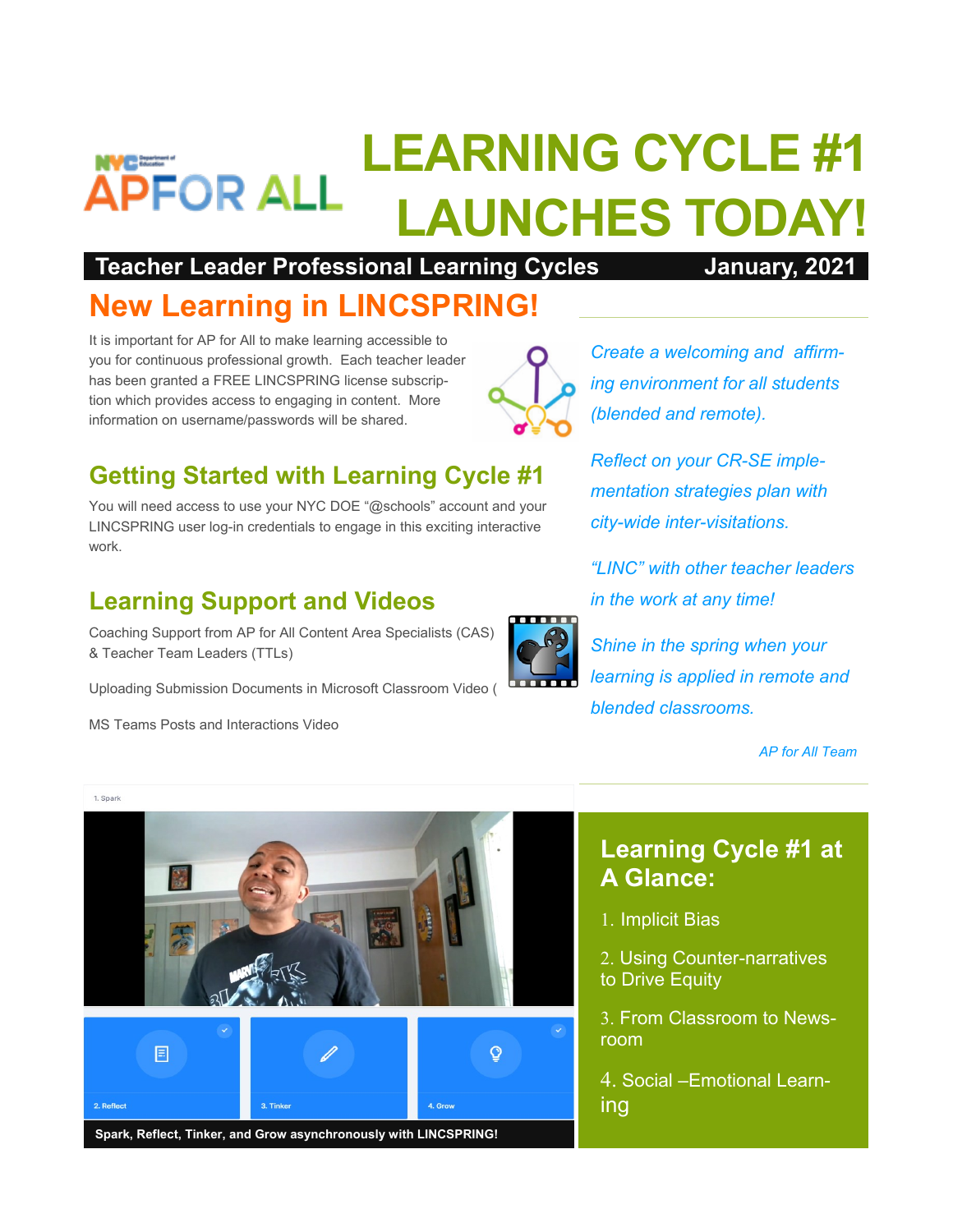

# **Second Story Headline**

Place your stories in order of their importance. For example, your most important story should be at the top of the page. Less important stories, or stories that may appeal to a smaller portion of your audience should be lower down on the page.

Use paragraphs often. A wall of white text makes it hard for the reader to skim a story and find a way to quickly drop in and out of your content. White space gives the user an opening into your information. Don't be afraid to leave spaces open.

You might also designate a consistent spot on the page for lighter, or more editorial content. That way the reader always knows where to look for a certain type of content.

Most successful publications include a mix of content types to satisfy a wide range of tastes. Consider putting your most serious content on the front page, and your lighter content inside.

#### It's called a story for a reason

Integrate frequent headlines to announce different sections of your story. Consider writing your content in a personal tone, in the same way you might talk to someone sitting across from you at a restaurant.

#### Include paragraph breaks often

Use paragraphs often. A wall of white text makes it hard for the reader to skim a story and find a way to quickly drop in and out of your content. White space gives the user an opening into your information. Don't be afraid to leave spaces open.

## **Another Story Headline**

Place your stories in order of their importance. For example, your most important story should be at the top of the page. Less important stories, or stories that may appeal to a smaller portion of your audience should be lower down on the page.

Use paragraphs often. A wall of white text makes it hard for the reader to skim a story and find a way to quickly drop in and out of your content. White space gives the user an opening into your information. Don't be afraid to leave spaces open.

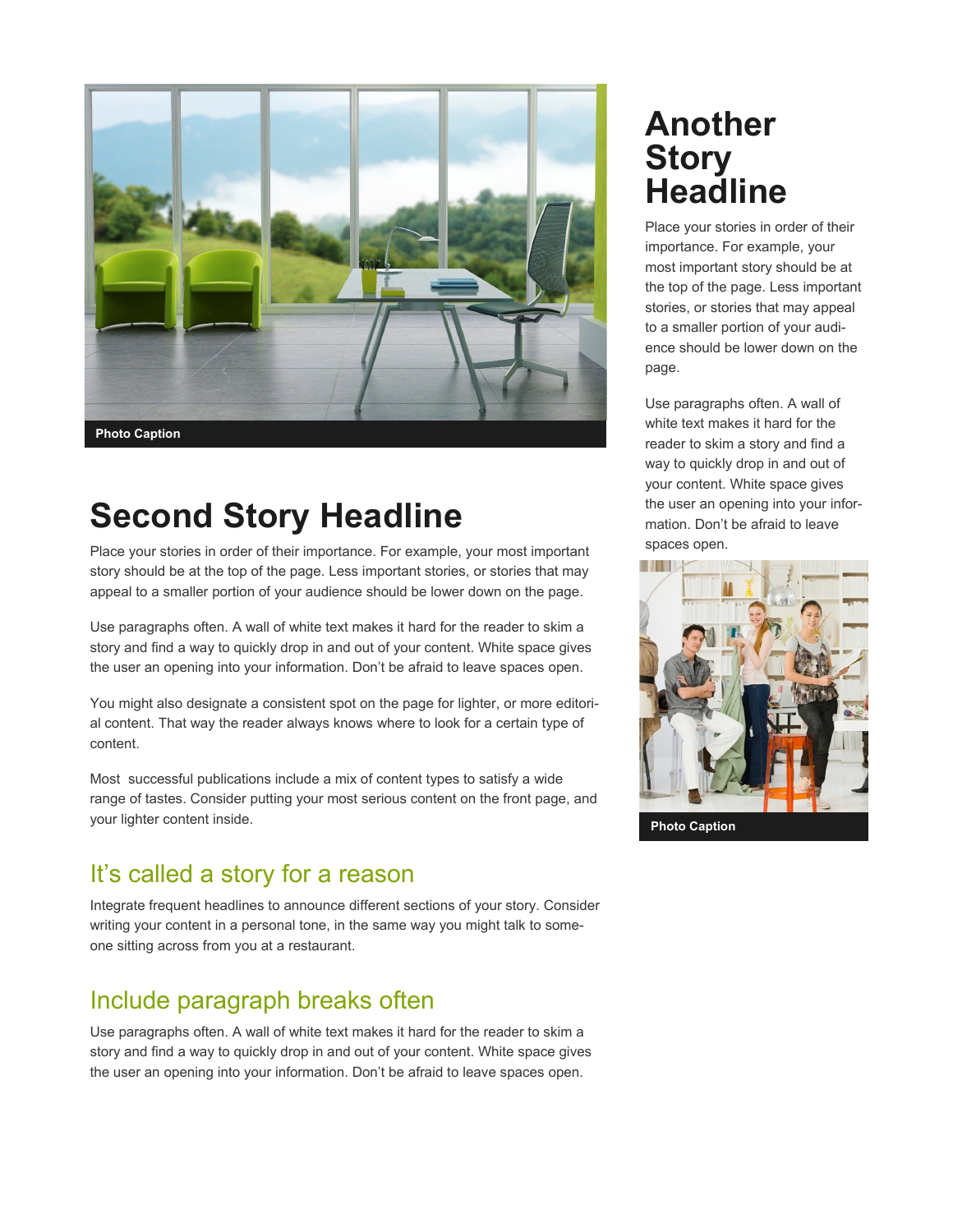#### **Sidebar Story Headline**

Sidebars complement a main article. Use them when you want to keep your main articles direct and information packed, but you still want to share extra or supplementary content.

For example, if your main story is about your new building plans, consider using the sidebar to talk about the history of the land plot, or to tell a story of your first encounter with the property.



**Photo Caption**

## **Another Story Headline**

Your headline is an important part of the newsletter and should be considered carefully.

In a few words, it should accurately represent the contents of the story and draw readers into the story. Develop the headline before you write the story. This way, the headline will help you keep the story focused. Examples of possible headlines include Selling Your Home and New Office Opens Near You.

If you have to break a headline into two rows, try to find a natural break in the content. Each line should stand alone so that your readers can easily understand what is in the story even while skimming.

Newspaper editors consider headline writing like poetry. How can you get the reader's attention and draw them into the story in only a few words?

Meanwhile, you don't want to give too much away, or the reader doesn't even have to read the story to understand the content.